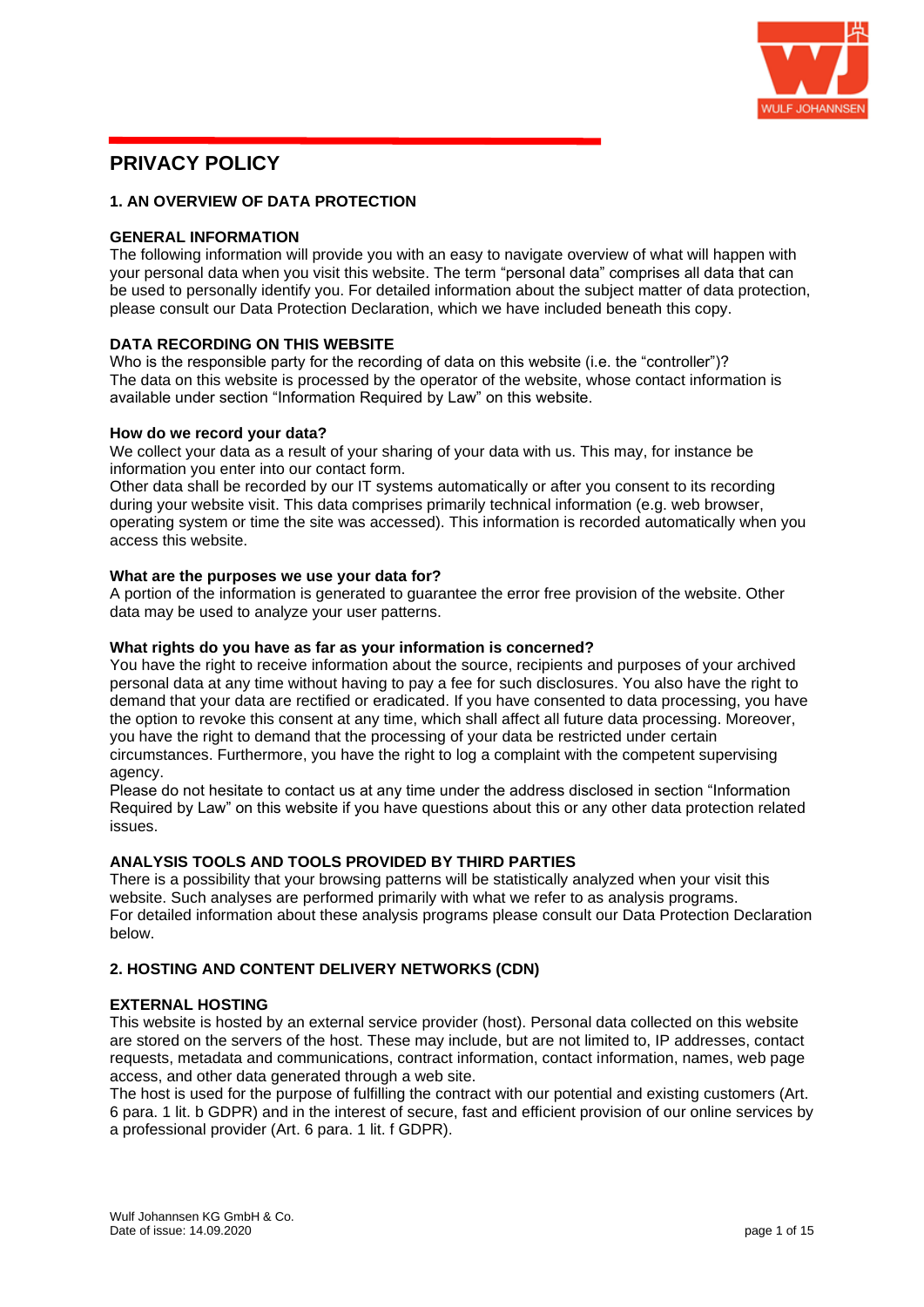

Our host will only process your data to the extent necessary to fulfil its performance obligations and to follow our instructions with respect to such data.

#### **Execution of a contract data processing agreement**

In order to guarantee processing in compliance with data protection regulations, we have concluded an order processing contract with our host.

### **3. GENERAL INFORMATION AND MANDATORY INFORMATION**

#### **DATA PROTECTION**

The operators of this website and its pages take the protection of your personal data very seriously. Hence, we handle your personal data as confidential information and in compliance with the statutory data protection regulations and this Data Protection Declaration.

Whenever you use this website, a variety of personal information will be collected. Personal data comprises data that can be used to personally identify you. This Data Protection Declaration explains which data we collect as well as the purposes we use this data for. It also explains how, and for which purpose the information is collected.

We herewith advise you that the transmission of data via the Internet (i.e. through Email communications) may be prone to security gaps. It is not possible to completely protect data against third party access.

### **INFORMATION ABOUT THE RESPONSIBLE PARTY (REFERRED TO AS THE "CONTROLLER" IN THE GDPR)**

The data processing controller on this website is:

Wulf Johannsen KG GmbH & Co. Marie-Curie-Str. 19 24145 Kiel-Wellsee Deutschland Tel.: +49 431 58795-0 E-Mail: [info@wulf-johannsen.de](mailto:info@wulf-johannsen.de)

The controller is the natural person or legal entity that single-handedly or jointly with others makes decisions as to the purposes of and resources for the processing of personal data (e.g. names, Email addresses, etc.).

#### **DESIGNATION OF A DATA PROTECTION OFFICER AS MANDATED BY LAW**

We have appointed a data protection officer for our company.

CompliPro GmbH René Floitgraf Frankenstrasse 34 52223 Stolberg Phone: +49 2402 9245980 Email: dsb@complipro.de

### **INFORMATION ON DATA TRANSFER TO THE USA**

Our website uses, in particular, tools from companies based in the USA. When these tools are active, your personal information may be transferred to the US servers of these companies. We must point out that the USA is not a safe third country within the meaning of EU data protection law. US companies are required to release personal data to security authorities without you as the data subject being able to take legal action against this. The possibility cannot therefore be excluded that US authorities (e.g. secret services) may process, evaluate and permanently store your data on US servers for monitoring purposes. We have no influence over these processing activities.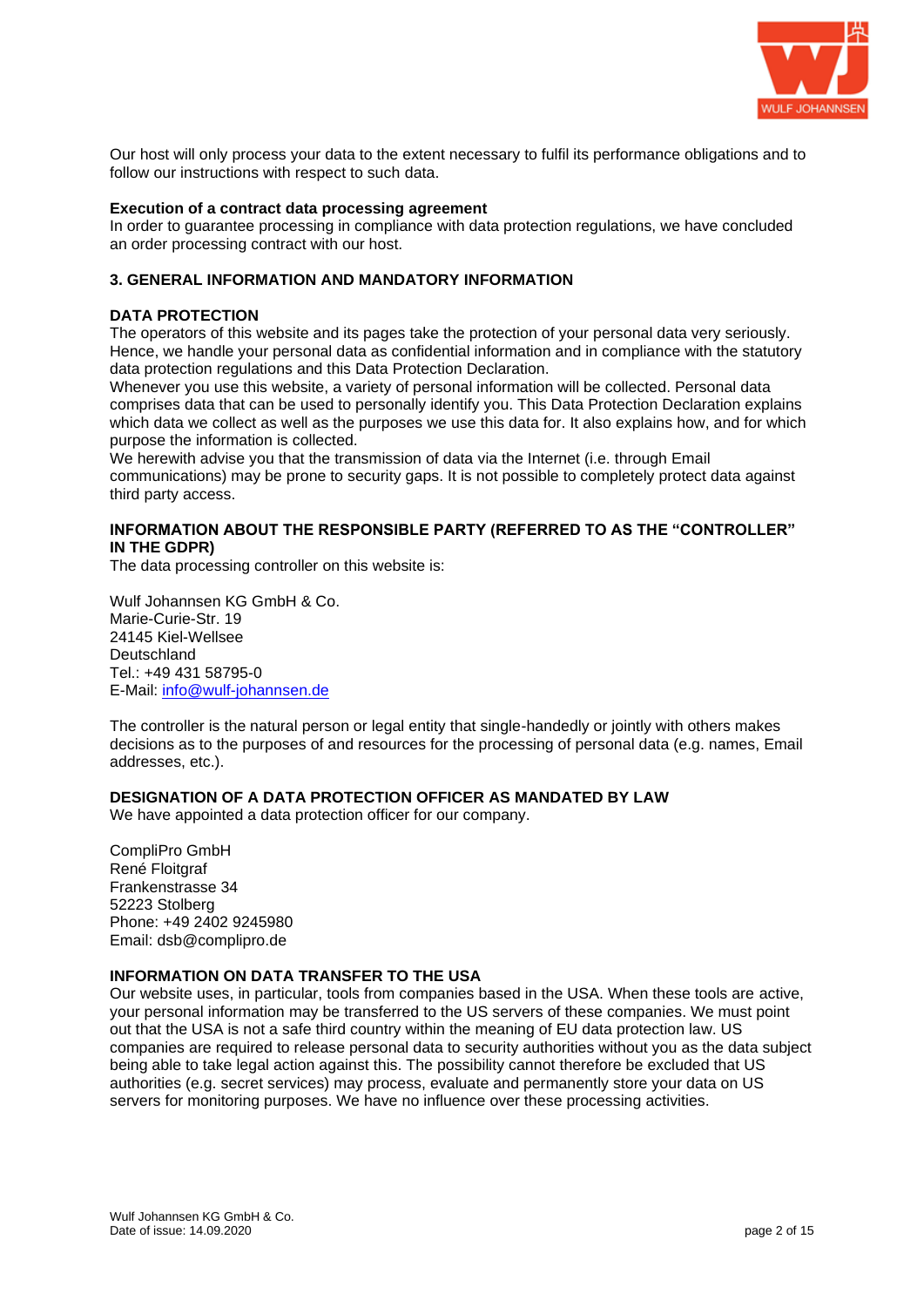

# **REVOCATION OF YOUR CONSENT TO THE PROCESSING OF DATA**

A wide range of data processing transactions are possible only subject to your express consent. You can also revoke at any time any consent you have already given us. This shall be without prejudice to the lawfulness of any data collection that occurred prior to your revocation.

#### **RIGHT TO OBJECT TO THE COLLECTION OF DATA IN SPECIAL CASES; RIGHT TO OBJECT TO DIRECT ADVERTISING (ART. 21 GDPR)**

IN THE EVENT THAT DATA ARE PROCESSED ON THE BASIS OF ART. 6 SECT. 1 LIT. E OR F GDPR, YOU HAVE THE RIGHT TO AT ANY TIME OBJECT TO THE PROCESSING OF YOUR PERSONAL DATA BASED ON GROUNDS ARISING FROM YOUR UNIQUE SITUATION. THIS ALSO APPLIES TO ANY PROFILING BASED ON THESE PROVISIONS. TO DETERMINE THE LEGAL BASIS, ON WHICH ANY PROCESSING OF DATA IS BASED, PLEASE CONSULT THIS DATA PROTECTION DECLARATION. IF YOU LOG AN OBJECTION, WE WILL NO LONGER PROCESS YOUR AFFECTED PERSONAL DATA, UNLESS WE ARE IN A POSITION TO PRESENT COMPELLING PROTECTION WORTHY GROUNDS FOR THE PROCESSING OF YOUR DATA, THAT OUTWEIGH YOUR INTERESTS, RIGHTS AND FREEDOMS OR IF THE PURPOSE OF THE PROCESSING IS THE CLAIMING, EXERCISING OR DEFENCE OF LEGAL ENTITLEMENTS (OBJECTION PURSUANT TO ART. 21 SECT. 1 GDPR).

IF YOUR PERSONAL DATA IS BEING PROCESSED IN ORDER TO ENGAGE IN DIRECT ADVERTISING, YOU HAVE THE RIGHT TO AT ANY TIME OBJECT TO THE PROCESSING OF YOUR AFFECTED PERSONAL DATA FOR THE PURPOSES OF SUCH ADVERTISING. THIS ALSO APPLIES TO PROFILING TO THE EXTENT THAT IT IS AFFILIATED WITH SUCH DIRECT ADVERTISING. IF YOU OBJECT, YOUR PERSONAL DATA WILL SUBSEQUENTLY NO LONGER BE USED FOR DIRECT ADVERTISING PURPOSES (OBJECTION PURSUANT TO ART. 21 SECT. 2 GDPR).

### **RIGHT TO LOG A COMPLAINT WITH THE COMPETENT SUPERVISORY AGENCY**

In the event of violations of the GDPR, data subjects are entitled to log a complaint with a supervisory agency, in particular in the member state where they usually maintain their domicile, place of work or at the place where the alleged violation occurred. The right to log a complaint is in effect regardless of any other administrative or court proceedings available as legal recourses.

#### **RIGHT TO DATA PORTABILITY**

You have the right to demand that we hand over any data we automatically process on the basis of your consent or in order to fulfil a contract be handed over to you or a third party in a commonly used, machine readable format. If you should demand the direct transfer of the data to another controller, this will be done only if it is technically feasible.

#### **SSL AND/OR TLS ENCRYPTION**

For security reasons and to protect the transmission of confidential content, such as purchase orders or inquiries you submit to us as the website operator, this website uses either an SSL or a TLS encryption program. You can recognize an encrypted connection by checking whether the address line of the browser switches from "http://" to "https://" and also by the appearance of the lock icon in the browser line.

If the SSL or TLS encryption is activated, data you transmit to us cannot be read by third parties.

### **INFORMATION ABOUT, RECTIFICATION AND ERADICATION OF DATA**

Within the scope of the applicable statutory provisions, you have the right to at any time demand information about your archived personal data, their source and recipients as well as the purpose of the processing of your data. You may also have a right to have your data rectified or eradicated. If you have questions about this subject matter or any other questions about personal data, please do not hesitate to contact us at any time at the address provided in section "Information Required by Law."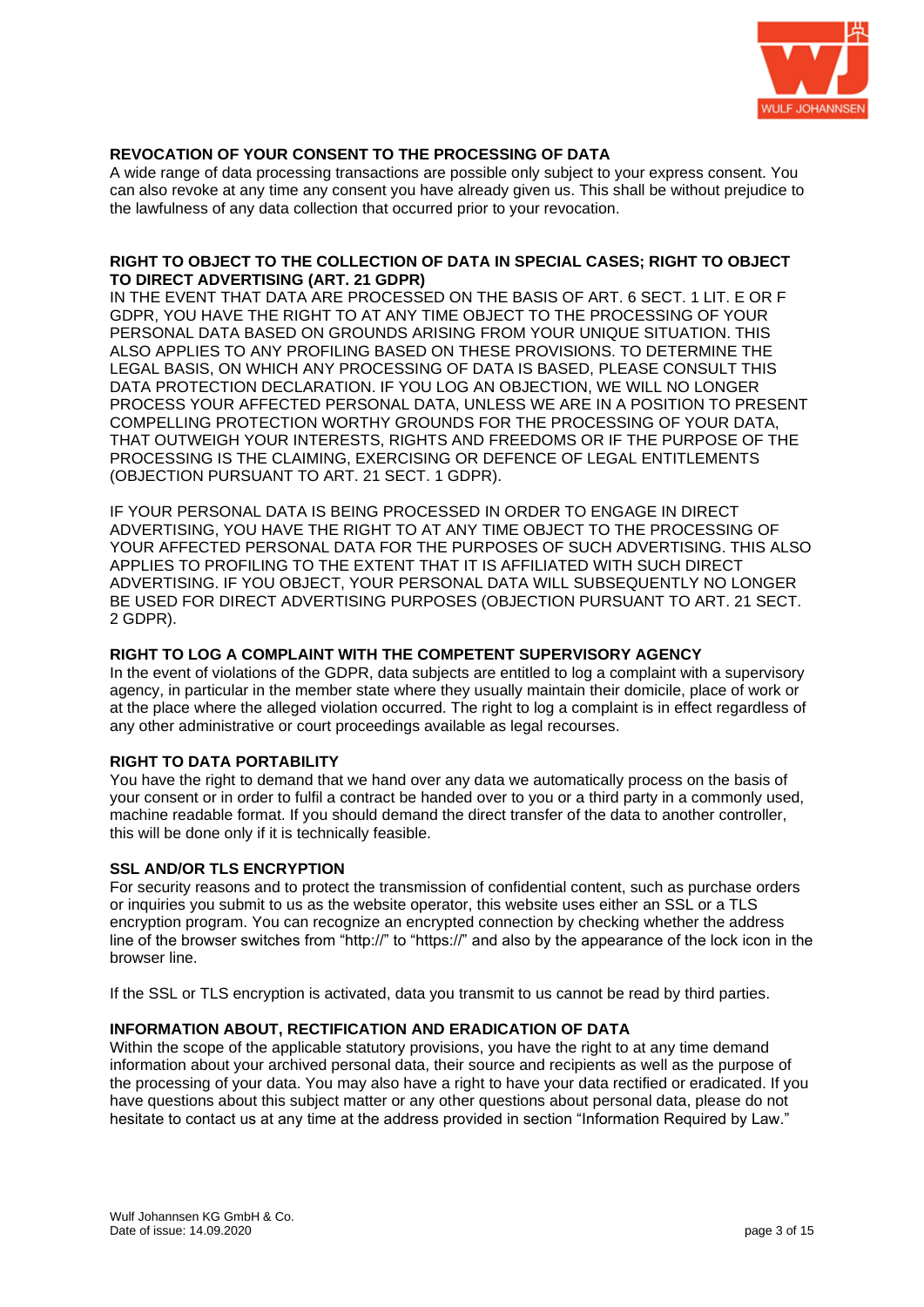

### **RIGHT TO DEMAND PROCESSING RESTRICTIONS**

You have the right to demand the imposition of restrictions as far as the processing of your personal data is concerned. To do so, you may contact us at any time at the address provided in section "Information Required by Law." The right to demand restriction of processing applies in the following cases:

- In the event that you should dispute the correctness of your data archived by us, we will usually need some time to verify this claim. During the time that this investigation is ongoing, you have the right to demand that we restrict the processing of your personal data.

- If the processing of your personal data was/is conducted in an unlawful manner, you have the option to demand the restriction of the processing of your data in lieu of demanding the eradication of this data.

- If we do not need your personal data any longer and you need it to exercise, defend or claim legal entitlements, you have the right to demand the restriction of the processing of your personal data instead of its eradication.

- If you have raised an objection pursuant to Art. 21 Sect. 1 GDPR, your rights and our rights will have to be weighed against each other. As long as it has not been determined whose interests prevail, you have the right to demand a restriction of the processing of your personal data.

- If you have restricted the processing of your personal data, these data – with the exception of their archiving – may be processed only subject to your consent or to claim, exercise or defend legal entitlements or to protect the rights of other natural persons or legal entities or for important public interest reasons cited by the European Union or a member state of the EU.

### **REJECTION OF UNSOLICITED EMAILS**

We herewith object to the use of contact information published in conjunction with the mandatory information to be provided in section "Information Required by Law" to send us promotional and information material that we have not expressly requested. The operators of this website and its pages reserve the express right to take legal action in the event of the unsolicited sending of promotional information, for instance via SPAM messages.

### **4. RECORDING OF DATA ON THIS WEBSITE**

#### **COOKIES**

Our websites and pages use what the industry refers to as "cookies." Cookies are small text files that do not cause any damage to your device. They are either stored temporarily for the duration of a session (session cookies) or they are permanently archived on your device (permanent cookies). Session cookies are automatically deleted once you terminate your visit. Permanent cookies remain archived on your device until you actively delete them or they are automatically eradicated by your web browser.

In some cases it is possible that third party cookies are stored on your device once you enter our site (third party cookies). These cookies enable you or us to take advantage of certain services offered by the third party (e.g. cookies for the processing of payment services).

Cookies have a variety of functions. Many cookies are technically essential since certain website functions would not work in the absence of the cookies (e.g. the shopping cart function or the display of videos). The purpose of other cookies may be the analysis of user patterns or the display of promotional messages.

Cookies, which are required for the performance of electronic communication transactions (required cookies) or for the provision of certain functions you want to use (functional cookies, e.g. for the shopping cart function) or those that are necessary for the optimization of the website (e.g. cookies that provide measurable insights into the web audience), shall be stored on the basis of Art. 6 Sect. 1 lit. f GDPR, unless a different legal basis is cited. The operator of the website has a legitimate interest in the storage of cookies to ensure the technically error free and optimized provision of the operator's services. If your consent to the storage of the cookies has been requested, the respective cookies are stored exclusively on the basis of the consent obtained (Art. 6 Sect. 1 lit. a GDPR); this consent may be revoked at any time.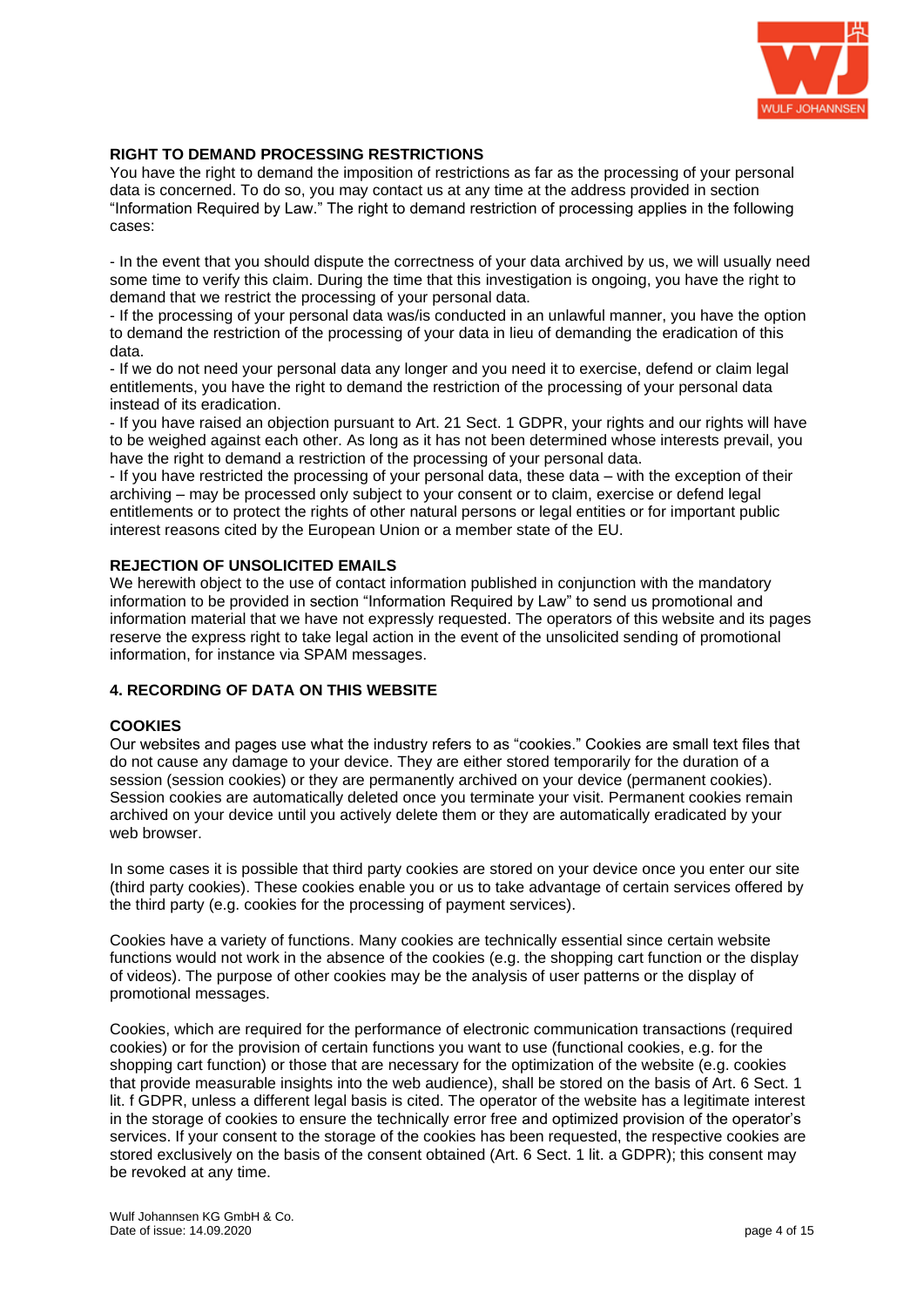

You have the option to set up your browser in such a manner that you will be notified any time cookies are placed and to permit the acceptance of cookies only in specific cases. You may also exclude the acceptance of cookies in certain cases or in general or activate the delete function for the automatic eradication of cookies when the browser closes. If cookies are deactivated, the functions of this website may be limited.

In the event that third party cookies are used or if cookies are used for analytical purposes, we will separately notify you in conjunction with this Data Protection Policy and, if applicable, ask for your consent.

### **COOKIEBOT**

On our website, a web service is loaded from the company Cybot A/S, Havnegade 39, 1058 Copenhagen, Denmark (hereinafter: cookiebot.com).

We use this information to ensure the full functionality of our website. In this context, your browser may transmit personal data to cookiebot.com. The legal basis for data processing is Art. 6, Paragraph 1, Letter f DSGVO. The legitimate interest lies in an error-free functioning of the website.

The data will be deleted as soon as the purpose for which they were collected has been fulfilled. If the user gives his consent to the use of cookies, the following data will be automatically logged by Cybot:

- The anonymised IP number of the user;
- The date and time of consent;
- User agent of the end user's browser;
- The URL of the provider;
- An anonymous, random and encrypted key.
- The authorised cookies of the user (cookie status), which serves as proof of consent.

The encrypted key and the cookie status are stored on the user's terminal device by means of a cookie in order to establish the corresponding cookie status for future page visits. This cookie is automatically deleted after 12 months.

Further information on the handling of the transferred data can be found in the privacy policy of cookiebot.com:<https://www.cookiebot.com/de/privacy-policy/>

You can prevent the collection and processing of your data by cookiebot.com by deactivating the execution of script code in your browser or by installing a script blocker in your browser.

#### **CONTACT FORM**

If you submit inquiries to us via our contact form, the information provided in the contact form as well as any contact information provided therein will be stored by us in order to handle your inquiry and in the event that we have further questions. We will not share this information without your consent.

The processing of these data is based on Art. 6 para. 1 lit. b GDPR, if your request is related to the execution of a contract or if it is necessary to carry out pre-contractual measures. In all other cases the processing is based on our legitimate interest in the effective processing of the requests addressed to us (Art. 6 Para. 1 lit. f GDPR) or on your agreement (Art. 6 Para. 1 lit. a GDPR) if this has been requested.

The information you have entered into the contact form shall remain with us until you ask us to eradicate the data, revoke your consent to the archiving of data or if the purpose for which the information is being archived no longer exists (e.g. after we have concluded our response to your inquiry). This shall be without prejudice to any mandatory legal provisions – in particular retention periods.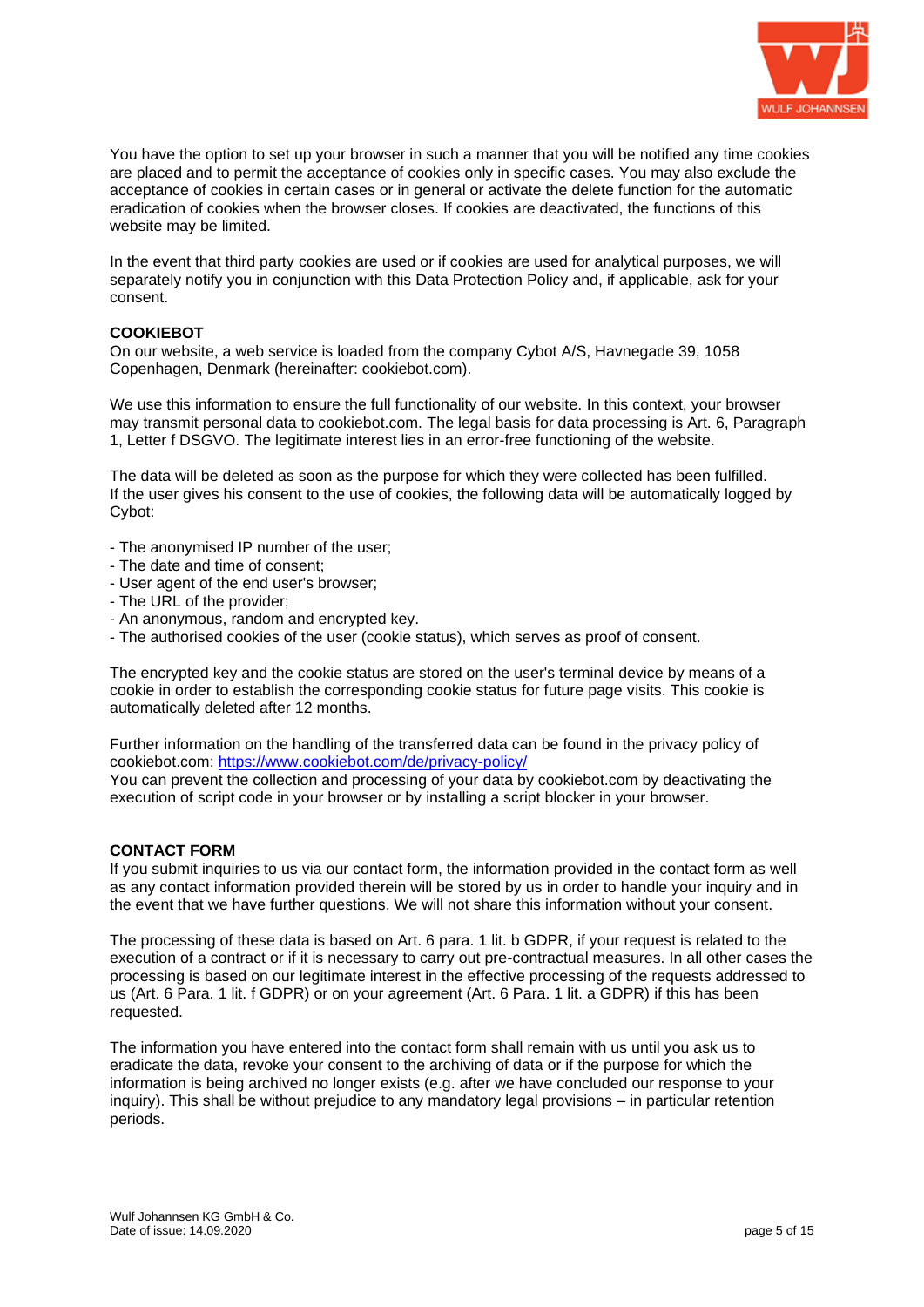

### **REQUEST BY EMAIL, TELEPHONE OR FAX**

If you contact us by Email, telephone or fax, your request, including all resulting personal data (name, request) will be stored and processed by us for the purpose of processing your request. We do not pass these data on without your consent.

These data are processed on the basis of Art. 6 Sect. 1 lit. b GDPR if your inquiry is related to the fulfillment of a contract or is required for the performance of pre-contractual measures. In all other cases, the data are processed on the basis of our legitimate interest in the effective handling of inquiries submitted to us (Art. 6 Sect. 1 lit. f GDPR) or on the basis of your consent (Art. 6 Sect. 1 lit. a GDPR) if it has been obtained.

The data sent by you to us via contact requests remain with us until you request us to delete, revoke your consent to the storage or the purpose for the data storage lapses (e.g. after completion of your request). Mandatory statutory provisions - in particular statutory retention periods - remain unaffected.

### **5. SOCIAL MEDIA**

#### **FACEBOOK PLUG-INS (LIKE & SHARE BUTTON)**

We have integrated plug-ins of the social network Facebook on this website. The provider of this service is Facebook Ireland Limited, 4 Grand Canal Square, Dublin 2, Ireland. According to Facebook's statement the collected data will be transferred to the USA and other third-party countries too.

You will be able to recognize Facebook plug-ins by the Facebook logo or the "Like" button on this website. An overview of the Facebook plug-ins is available under the following link: <https://developers.facebook.com/docs/plugins/>

Whenever you visit this website and its pages, the plug-in will establish a direct connection between your browser and the Facebook server. As a result, Facebook will receive the information that you have visited this website with your plug-in. However, if you click the Facebook "Like" button while you are logged into your Facebook account, you can link the content of this website and its pages with your Facebook profile. As a result, Facebook will be able to allocate the visit to this website and its

pages to your Facebook user account. We have to point out, that we as the provider of the website do not have any knowledge of the transferred data and its use by Facebook. For more detailed information, please consult the Data Privacy Declaration of Facebook at: <https://www.facebook.com/privacy/explanation>

If you do not want Facebook to be able to allocate your visit to this website and its pages to your Facebook user account, please log out of your Facebook account while you are on this website.

The use of the Facebook plug-in is based on Art. 6 Sect. 1 lit. f GDPR. The operator of the website has a legitimate interest in being as visible as possible on social media. If a respective declaration of consent has been obtained, the data shall be processed exclusively on the basis of Art. 6 Sect. 1 lit. a GDPR. This declaration of consent may be revoked at any time.

#### **INSTAGRAM PLUG-IN**

We have integrated functions of the public media platform Instagram into this website. These functions are being offered by Instagram Inc., 1601 Willow Road, Menlo Park, CA 94025, USA.

If you are logged into your Instagram account, you may click the Instagram button to link contents from this website to your Instagram profile. This enables Instagram to allocate your visit to this website to your user account. We have to point out that we as the provider of the website and its pages do not have any knowledge of the content of the data transferred and its use by Instagram.

Data are stored and analyzed on the basis of Art. 6 Sect. 1 lit. f GDPR. The website operator has a legitimate interest in the highest possible visibility on social media. If a respective declaration of consent has been obtained, the data will be processed exclusively on the basis of Art. 6 Sect. 1 lit. a DGDPR. Any such consent may be revoked at any time.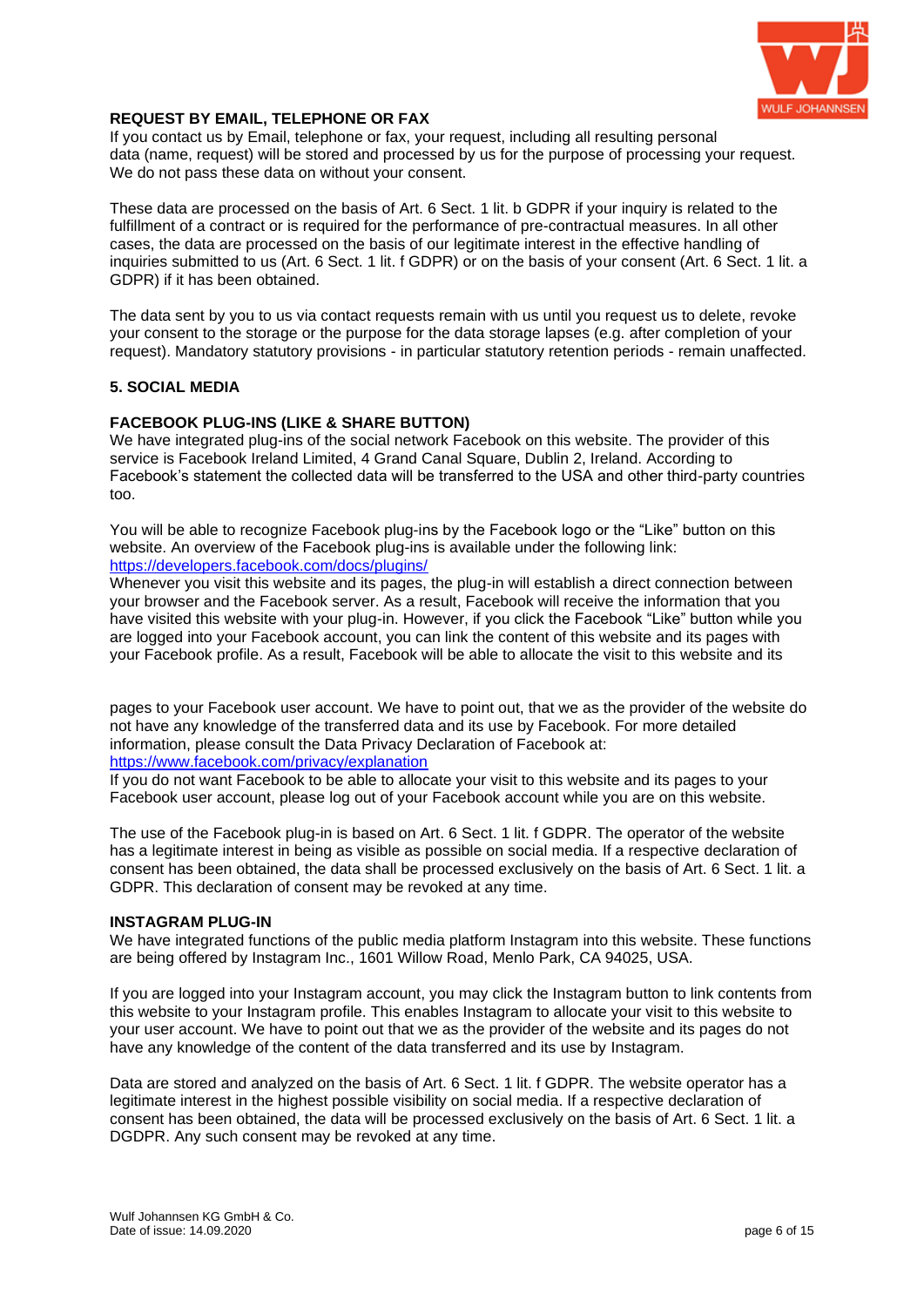

For more information on this subject, please consult Instagram's Data Privacy Declaration at:<https://instagram.com/about/legal/privacy/>

### **6. ANALYSIS TOOLS AND ADVERTISING**

### **GOOGLE ANALYTICS**

This website uses functions of the web analysis service Google Analytics. The provider of this service is Google Ireland Limited ("Google"), Gordon House, Barrow Street, Dublin 4, Ireland.

Google Analytics enables the website operator to analyze the behavior patterns of website visitors. To that end, the website operator receives a variety of user data, such as pages accessed, time spent on the page, the utilized operating system and the user's origin. Google may consolidate these data in a profile that is allocated to the respective user or the user's device.

Google Analytics uses technologies that make the recognition of the user for the purpose of analyzing the user behavior patterns (e.g. cookies or device fingerprinting). The website use information recorded by Google is, as a rule transferred to a Google server in the United States, where it is stored.

This analysis tool is used on the basis of Art. 6 Sect. 1 lit. f GDPR. The operator of this website has a legitimate interest in the analysis of user patterns to optimize both, the services offered online and the operator's advertising activities. If a corresponding agreement has been requested (e.g. an agreement to the storage of cookies), the processing takes place exclusively on the basis of Art. 6 para. 1 lit. a GDPR; the agreement can be revoked at any time.

#### **IP anonymization**

On this website, we have activated the IP anonymization function. As a result, your IP address will be abbreviated by Google within the member states of the European Union or in other states that have ratified the Convention on the European Economic Area prior to its transmission to the United States. The full IP address will be transmitted to one of Google's servers in the United States and abbreviated there only in exceptional cases. On behalf of the operator of this website, Google shall use this information to analyze your use of this website to generate reports on website activities and to render other services to the operator of this website that are related to the use of the website and the Internet.

The IP address transmitted in conjunction with Google Analytics from your browser shall not be merged with other data in Google's possession.

#### **Browser plug-in**

You can prevent the recording and processing of your data by Google by downloading and installing the browser plugin available under the following link:<https://tools.google.com/dlpage/gaoptout?hl=en>

For more information about the handling of user data by Google Analytics, please consult Google's Data Privacy Declaration

at:<https://support.google.com/analytics/answer/6004245?hl=en>

#### **Contract data processing**

We have executed a contract data processing agreement with Google and are implementing the stringent provisions of the German data protection agencies to the fullest when using Google Analytics.

### **Demographic parameters provided by Google Analytics**

This website uses the "demographic characteristics" function of Google Analytics, to be able to display to the website visitor compatible ads within the Google advertising network. This allows reports to be created that contain information about the age, gender and interests of the website visitors. The sources of this information are interest-related advertising by Google as well as visitor data obtained from third party providers. This data cannot be allocated to a specific individual. You have the option to deactivate this function at any time by making pertinent settings changes for advertising in your Google account or you can generally prohibit the recording of your data by Google Analytics as explained in section "Objection to the recording of data".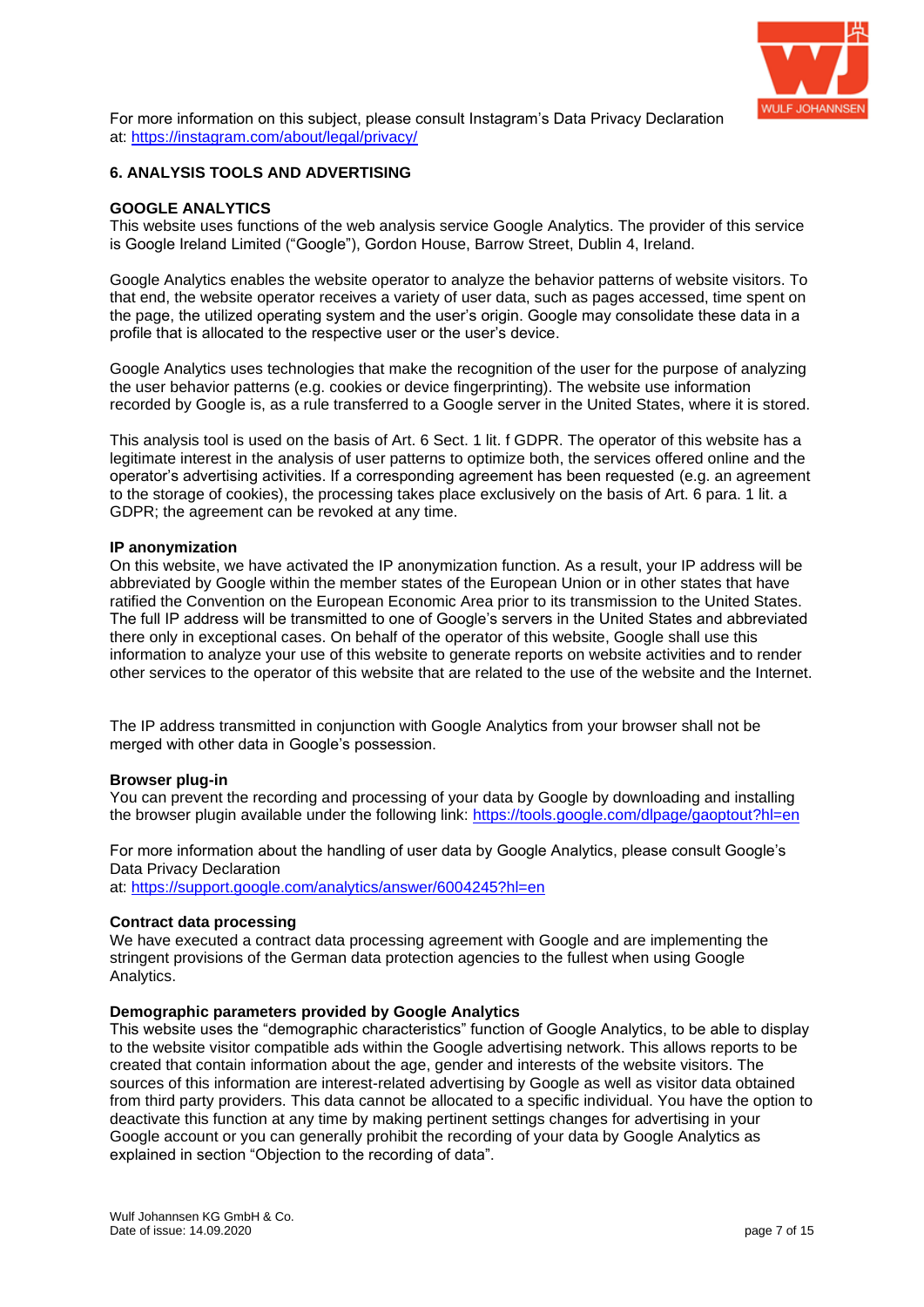

### **Archiving period**

Data on the user or incident level stored by Google linked to cookies, user IDs or advertising IDs (e.g. DoubleClick cookies, Android advertising ID) will be anonymized or deleted after 26 month. For details please click the following link: <https://support.google.com/analytics/answer/7667196?hl=en>

### **GOOGLE ADS**

The website operator uses Google Ads. Google Ads is an online promotional program of Google Ireland Limited ("Google"), Gordon House, Barrow Street, Dublin 4, Ireland.

Google Ads enables us to display ads in the Google search engine or on third party websites, if the user enters certain search terms into Google (keyword targeting). It is also possible to place targeted ads based on the user data Google has in its possession (e.g. location data and interests; target group targeting). As the website operator, we can analyze these data quantitatively, for instance by analyzing which search terms resulted in the display of our ads and how many ads led to respective clicks. The use of Google Ads is based on Art. 6 Sect. 1 lit. et seq. GDPR. The website operator has a legitimate interest in marketing the operator's services and products as effectively as possible.

### **GOOGLE REMARKETING**

This website uses the functions of Google Analytics Remarketing. The provider of these solutions is Google Ireland Limited ("Google"), Gordon House, Barrow Street, Dublin 4, Ireland.

Google Remarketing analyzes your user patterns on our website (e.g. clicks on specific products), to allocate a certain advertising target groups to you and to subsequently display matching online offers to you when you visit other online offers (remarketing or retargeting).

Moreover, it is possible to link the advertising target groups generated with Google Remarketing to device encompassing functions of Google. This makes it possible to display interest-based customized advertising messages, depending on your prior usage and browsing patterns on a device (e.g. cell phone) in a manner tailored to you as well as on any of your devices (e.g. tablet or PC).

If you have a Google account, you have the option to object to personalized advertising under the following link:<https://www.google.com/settings/ads/onweb/>

The use of Google Remarketing is based on Art. 6 1 lit. et seq. GDPR. The website operator has a legitimate interest in the marketing of the operator's products that is as effective as possible. If a respective declaration of consent was requested, processing shall occur exclusively on the basis of Art. 6 Sect. 1 lit. a GDPR; the given consent may be revoked at any time.

For further information and the pertinent data protection regulations, please consult the Data Privacy Policies of Google

at:<https://policies.google.com/technologies/ads?hl=en>

### **GOOGLE CONVERSION-TRACKING**

This website uses Google Conversion Tracking. The provider of this service is Google Ireland Limited ("Google"), Gordon House, Barrow Street, Dublin 4, Ireland.

With the assistance of Google Conversion Tracking we are in a position to recognize whether the user has completed certain actions. For instance, we can analyze the how frequently which buttons on our website have been clicked and which products are reviewed or purchased with particular frequency. The purpose of this information is to compile conversion statistics. We learn how many users have clicked on our ads and which actions they have completed. We do not receive any information that would allow us to personally identify the users. Google as such uses cookies or comparable recognition technologies for identification purposes.

We use Google Conversion Tracking on the basis of Art. 6 Sect. 1 lit. et seq. GDPR. The operator of the website has a legitimate interest in the analysis of the user patterns with the aim of optimizing both, the operator's web presentation and advertising. If a respective declaration of consent was requested (e.g. concerning the storage of cookies), processing shall occur exclusively on the basis of Art. 6 Sect. 1 lit. a GDPR; the given consent may be revoked at any time.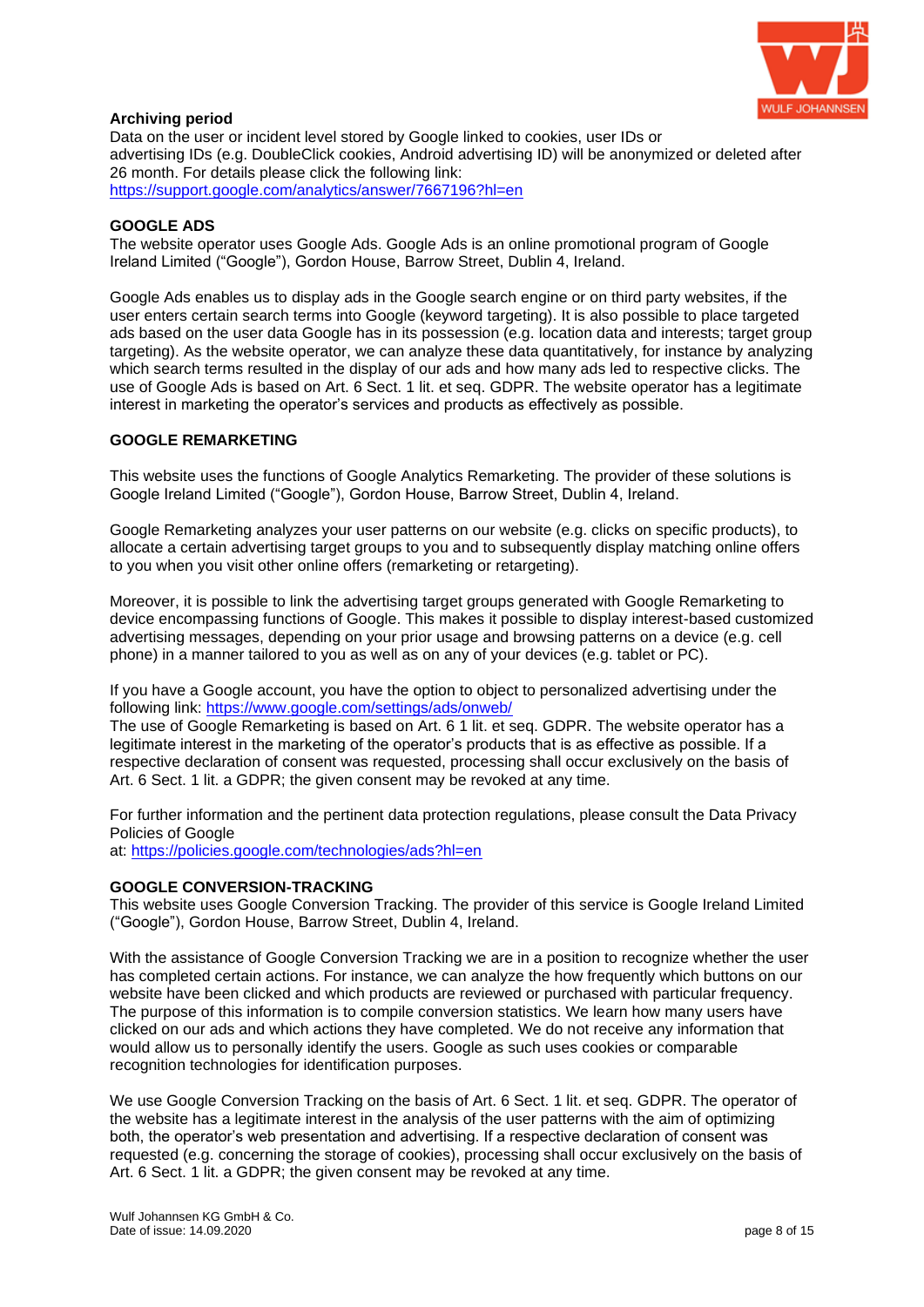

For more information about Google Conversion Tracking, please review Google's data protection policy at:<https://policies.google.com/privacy?hl=en>

### **Google Tag**

This website uses Google Tag Manager, a cookie-less domain that does not collect personal information.

This tool allows "website tags" (i.e. keywords that are embedded in HTML elements) to be implemented and managed through an interface. By using the Google Tag Manager we can automatically track which button, link or personalised image you have actively clicked on and can then record which contents of our website are of particular interest to you.

The tool also triggers other tags, which in turn may collect data. Google Tag Manager does not access this data. If you have disabled it at the domain or cookie level, it will remain disabled for all tracking tags implemented with Google Tag Manager.

These processing operations are only carried out if you have given your express consent in accordance with Art. 6, para. 1, letter a DS-GVO.

#### **7. NEWSLETTER**

#### **NEWSLETTER DATA**

If you would like to subscribe to the newsletter offered on this website, we will need from you an Email address as well as information that allow us to verify that you are the owner of the Email address provided and consent to the receipt of the newsletter. No further data shall be collected or shall be collected only on a voluntary basis. We shall use such data only for the sending of the requested information and shall not share such data with any third parties.

The processing of the information entered into the newsletter subscription form shall occur exclusively on the basis of your consent (Art. 6 Sect. 1 lit. a GDPR). You may revoke the consent you have given to the archiving of data, the Email address and the use of this information for the sending of the newsletter at any time, for instance by clicking on the "Unsubscribe" link in the newsletter. This shall be without prejudice to the lawfulness of any data processing transactions that have taken place to date.

The data deposited with us for the purpose of subscribing to the newsletter will be stored by us until you unsubscribe from the newsletter or the newsletter service provider and deleted from the newsletter distribution list after you unsubscribe from the newsletter. Data stored for other purposes with us remain unaffected.

After you unsubscribe from the newsletter distribution list, your Email address may be stored by us or the newsletter service provider in a blacklist to prevent future mailings. The data from the blacklist is used only for this purpose and not merged with other data. This serves both your interest and our interest in complying with the legal requirements when sending newsletters (legitimate interest within

the meaning of Art. 6 para. 1 lit. f GDPR). The storage in the blacklist is indefinite. You may object to the storage if your interests outweigh our legitimate interest.

#### **SENDINBLUE**

This website uses Sendinblue for the sending of newsletters. The provider is the Sendinblue GmbH, Köpenicker Straße 126, 10179 Berlin, Germany.

Sendinblue services can, among other things, be used to organize and analyze the sending of newsletters. The data you enter for the purpose of subscribing to the newsletter are archived on Sendinblue's servers in Germany.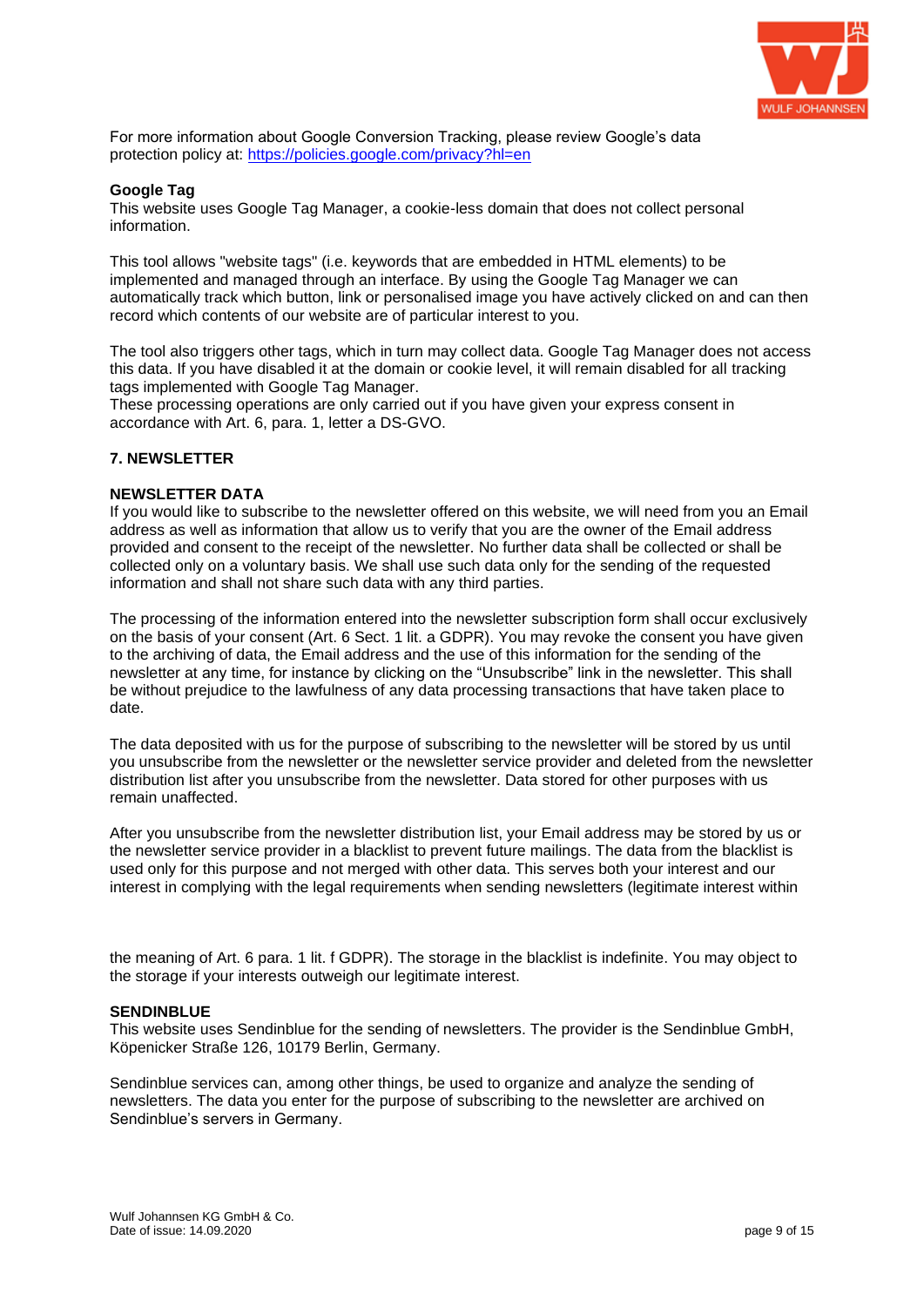

If you do not want to permit an analysis by Sendinblue, you must unsubscribe from the newsletter. We provide a link for you to do this in every newsletter message. Moreover, you can also unsubscribe from the newsletter right on the website.

#### **Data analysis by Sendinblue**

Sendinblue enables us to analyze our newsletter campaigns. For instance, it allows us to see whether a newsletter message has been opened and, if so, which links may have been clicked. This enables us to determine, which links drew an extraordinary number of clicks.

Moreover, we are also able to see whether once the Email was opened or a link was clicked, any previously defined actions were taken (conversion rate). This allows us to determine whether you have made a purchase after clicking on the newsletter.

Sendinblue also enables us to divide the subscribers to our newsletter into various categories (i.e. to "cluster" recipients). For instance, newsletter recipients can be categorized based on age, gender or place of residence. This enables us to tailor our newsletter more effectively to the needs of the respective target groups.

For detailed information on the functions of Sendinblue please follow this link: <https://www.sendinblue.com/newsletter-software/>

#### **Legal basis**

The data is processed based on your consent (Art. 6 Sect. 1 lit. a GDPR). You may revoke any consent you have given at any time by unsubscribing from the newsletter. This shall be without prejudice to the lawfulness of any data processing transactions that have taken place prior to your revocation.

#### **Storage period**

The data deposited with us for the purpose of subscribing to the newsletter will be stored by us until you unsubscribe from the newsletter or the newsletter service provider and deleted from the newsletter distribution list after you unsubscribe from the newsletter. Data stored for other purposes with us remain unaffected.

After you unsubscribe from the newsletter distribution list, your Email address may be stored by us or the newsletter service provider in a blacklist to prevent future mailings. The data from the blacklist is used only for this purpose and not merged with other data. This serves both your interest and our interest in complying with the legal requirements when sending newsletters (legitimate interest within the meaning of Art. 6 para. 1 lit. f GDPR). The storage in the blacklist is indefinite. You may object to the storage if your interests outweigh our legitimate interest.

For more details, please consult the Data Protection Regulations of Sendinblue at: <https://de.sendinblue.com/datenschutz-uebersicht/>

#### **Execution of a contract data processing agreement**

We have executed a contract with Sendinblue, in which we require Newsletters2Go to protect our customers' data and to refrain from sharing such data with third parties.

### **8. PLUG-INS AND TOOLS**

#### **YOUTUBE**

This website embeds videos of the website YouTube. The website operator is Google Ireland Limited ("Google"), Gordon House, Barrow Street, Dublin 4, Ireland.

If you visit a page on this website into which a YouTube has been embedded, a connection with YouTube's servers will be established. As a result, the YouTube server will be notified, which of our pages you have visited.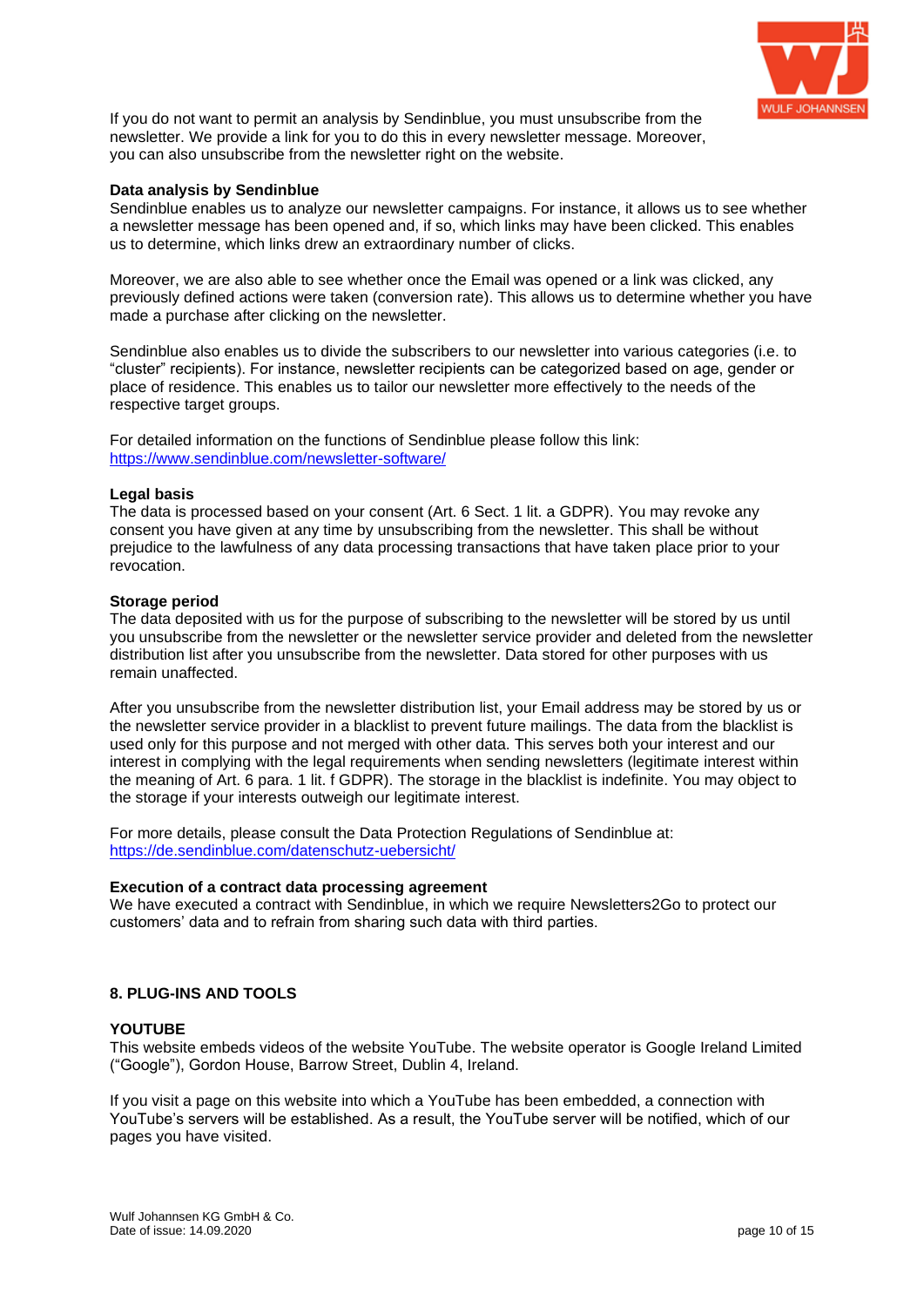

Furthermore, YouTube will be able to place various cookies on your device or comparable technologies for recognition (e.g. device fingerprinting). In this way YouTube will be able to obtain information about this website's visitors. Among other things, this information will be used to generate video statistics with the aim of improving the user friendliness of the site and to prevent attempts to commit fraud.

If you are logged into your YouTube account while you visit our site, you enable YouTube to directly allocate your browsing patterns to your personal profile. You have the option to prevent this by logging out of your YouTube account.

The use of YouTube is based on our interest in presenting our online content in an appealing manner. Pursuant to Art. 6 Sect. 1 lit. f GDPR, this is a legitimate interest. If a corresponding agreement has been requested, the processing takes place exclusively on the basis of Art. 6 para. 1 lit. a GDPR; the agreement can be revoked at any time.

For more information on how YouTube handles user data, please consult the YouTube Data Privacy Policy under:<https://policies.google.com/privacy?hl=en>

#### **GOOGLE RECAPTCHA**

We use "Google reCAPTCHA" (hereinafter referred to as "reCAPTCHA") on this website. The provider is Google Ireland Limited ("Google"), Gordon House, Barrow Street, Dublin 4, Ireland.

The purpose of reCAPTCHA is to determine whether data entered on this website (e.g. information entered into a contact form) is being provided by a human user or by an automated program. To determine this, reCAPTCHA analyzes the behavior of the website visitors based on a variety of parameters. This analysis is triggered automatically as soon as the website visitor enters the site. For this analysis, reCAPTCHA evaluates a variety of data (e.g. IP address, time the website visitor spent on the site or cursor movements initiated by the user). The data tracked during such analyses are forwarded to Google.

reCAPTCHA analyses run entirely in the background. Website visitors are not alerted that an analysis is underway.

Data are stored and analyzed on the basis of Art. 6 Sect. 1 lit. f GDPR. The website operator has a legitimate interest in the protection of the operator's websites against abusive automated spying and against SPAM. If a respective declaration of consent has been obtained, the data will be processed exclusively on the basis of Art. 6 Sect. 1 lit. a DGDPR. Any such consent may be revoked at any time.

For more information about Google reCAPTCHA please refer to the Google Data Privacy Declaration and Terms Of Use under the following

links: https://policies.google.com/privacy?hl=en and<https://policies.google.com/terms?hl=en>

### **9. ECOMMERCE AND PAYMENT SERVICE PROVIDERS**

#### **PROCESSING OF DATA (CUSTOMER AND CONTRACT DATA)**

We collect, process and use personal data only to the extent necessary for the establishment, content organization or change of the legal relationship (data inventory). These actions are taken on the basis of Art. 6 Sect. 1 lit. b GDPR, which permits the processing of data for the fulfilment of a contract or pre-

contractual actions. We collect, process and use personal data concerning the use of this website (usage data) only to the extent that this is necessary to make it possible for users to utilize the services and to bill for them.

The collected customer data shall be eradicated upon completion of the order or the termination of the business relationship. This shall be without prejudice to any statutory retention mandates.

### **10. ONLINE-BASED AUDIO AND VIDEO CONFERENCES (CONFERENCE TOOLS)**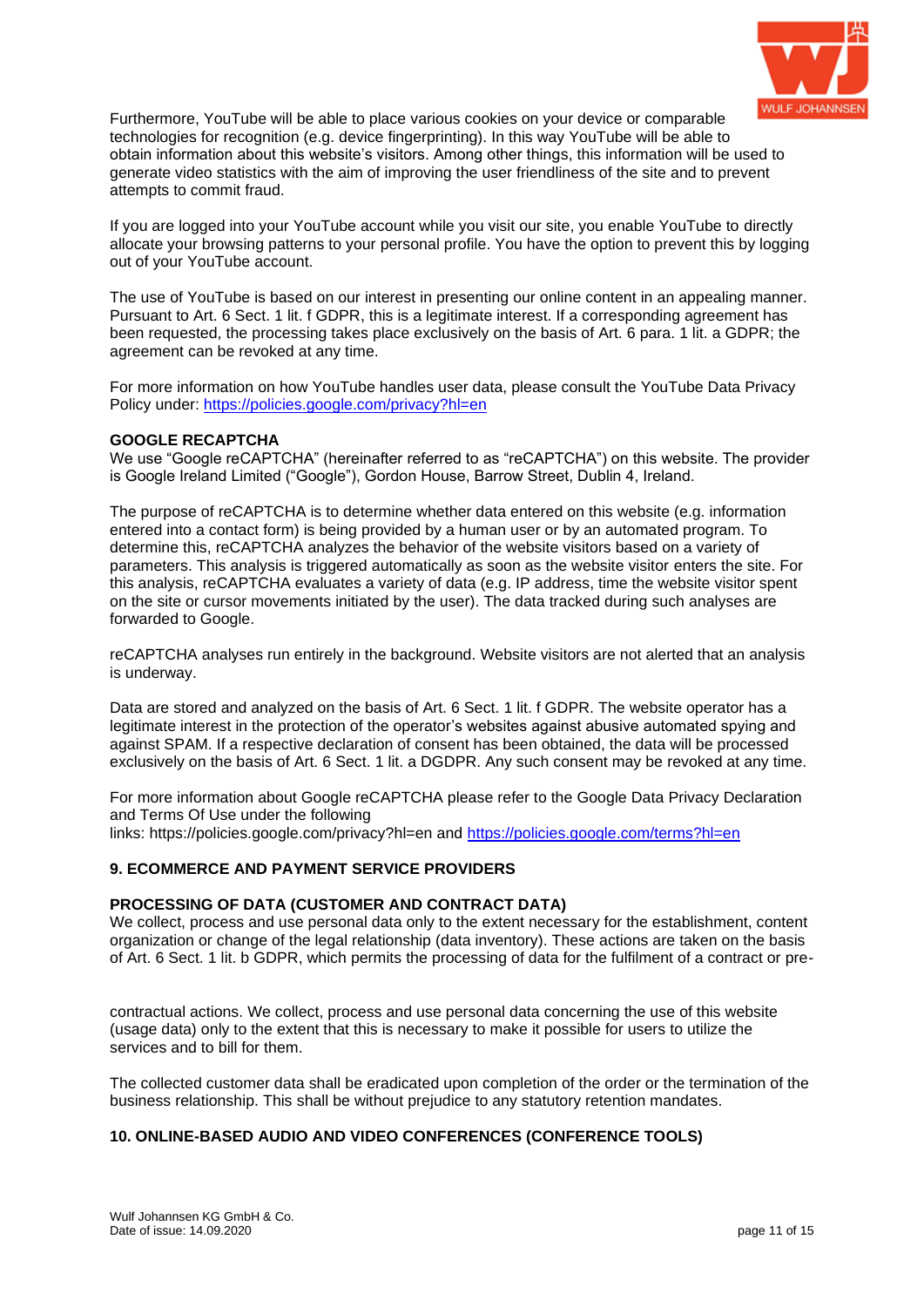

### **Data processing**

We use online conference tools, among other things, for communication with our customers. The tools we use are listed in detail below. If you communicate with us by video or audio conference using the Internet, your personal data will be collected and processed by the provider of the respective conference tool and by us. The conferencing tools collect all information that you provide/access to use the tools (email address and/or your phone number). Furthermore, the conference tools process the duration of the conference, start and end (time) of participation in the conference, number of participants and other "context information" related to the communication process (metadata).

Furthermore, the provider of the tool processes all the technical data required for the processing of the online communication. This includes, in particular, IP addresses, MAC addresses, device IDs, device type, operating system type and version, client version, camera type, microphone or loudspeaker and the type of connection.

Should content be exchanged, uploaded or otherwise made available within the tool, it is also stored on the servers of the tool provider. Such content includes, but is not limited to, cloud recordings, chat/ instant messages, voicemail uploaded photos and videos, files, whiteboards and other information shared while using the service.

Please note that we do not have complete influence on the data processing procedures of the tools used. Our possibilities are largely determined by the corporate policy of the respective provider. Further information on data processing by the conference tools can be found in the data protection declarations of the tools used, and which we have listed below this text.

#### **Purpose and legal bases**

The conference tools are used to communicate with prospective or existing contractual partners or to offer certain services to our customers (Art. 6 para. 1 sentence 1 lit. b GDPR). Furthermore, the use of the tools serves to generally simplify and accelerate communication with us or our company (legitimate interest in the meaning of Art. 6 para. 1 lit. f GDPR). Insofar as consent has been requested, the tools in question will be used on the basis of this consent; the consent may be revoked at any time with effect from that date.

#### **Duration of storage**

Data collected directly by us via the video and conference tools will be deleted from our systems immediately after you request us to delete it, revoke your consent to storage, or the reason for storing the data no longer applies. Stored cookies remain on your end device until you delete them. Mandatory legal retention periods remain unaffected.

We have no influence on the duration of storage of your data that is stored by the operators of the conference tools for their own purposes. For details, please contact directly the operators of the conference tools.

#### **Conference tools used**

We employ the following conference tools:

#### **ZOOM**

We use Zoom. The provider of this service is Zoom Communications Inc, San Jose, 55 Almaden Boulevard, 6th Floor, San Jose, CA 95113, USA. For details on data processing, please refer to Zoom's privacy policy:<https://zoom.us/en-us/privacy.html>

#### **Execution of a contract data processing agreement**

We have entered into a contract data processing agreement with the provider of Zoom and implement the strict provisions of the German data protection agencies to the fullest when using Zoom.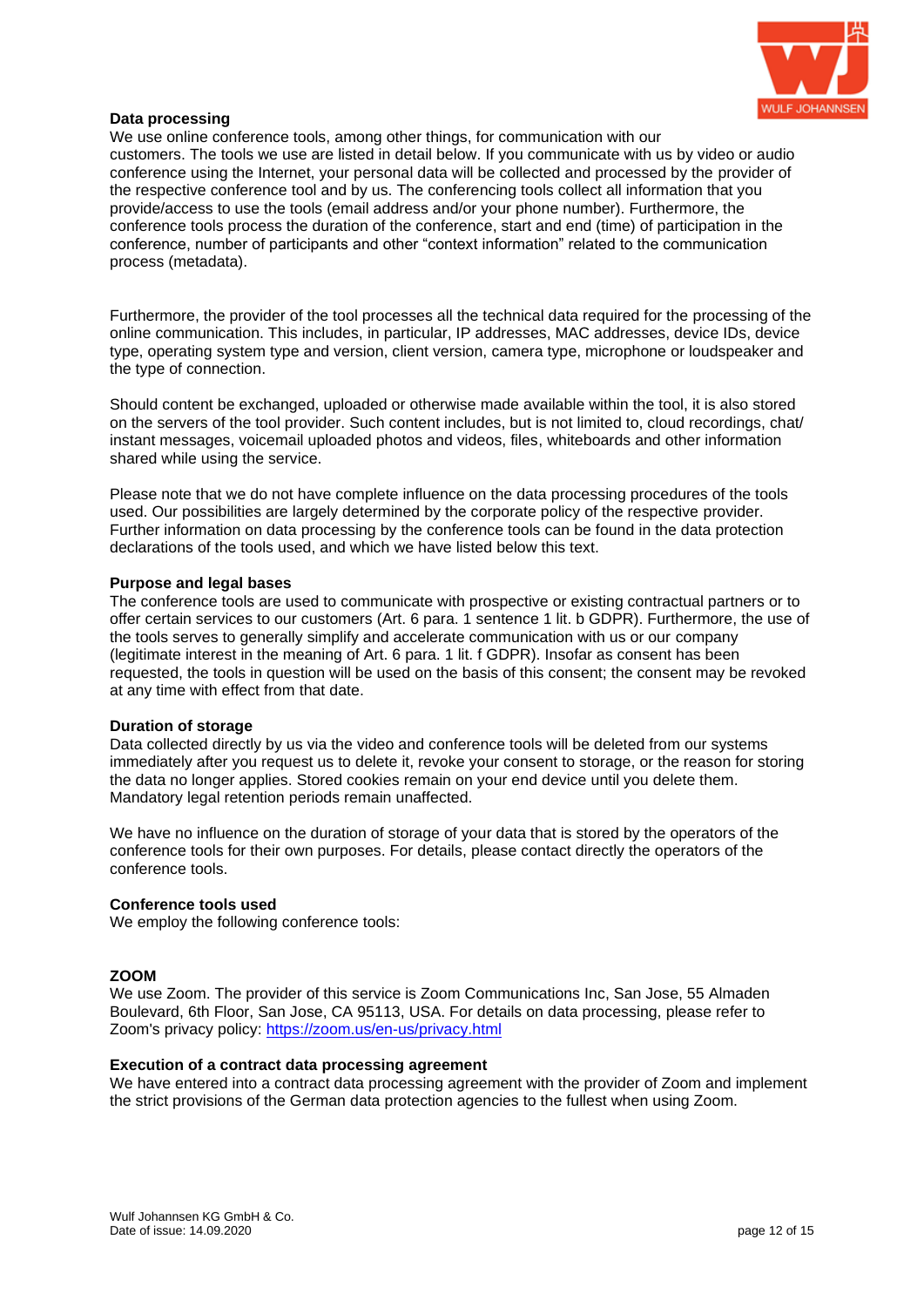

### **MICROSOFT TEAMS**

We use Microsoft Teams. The provider is Microsoft Corporation, One Microsoft Way, Redmond, WA 98052-6399, USA. For details on data processing, please refer to the Microsoft Teams privacy policy:<https://privacy.microsoft.com/en-us/privacystatement>

#### **Execution of a contract data processing agreement**

We have entered into a contract data processing agreement with the provider of Microsoft Teams and implement the strict provisions of the German data protection agencies to the fullest when using Microsoft Teams.

### **11. CUSTOM SERVICES**

#### **JOB APPLICATIONS**

We offer website visitors the opportunity to submit job applications to us (e.g. via Email, via postal services on by submitting the online job application form). Below, we will brief you on the scope, purpose and use of the personal data collected from you in conjunction with the application process. We assure you that the collection, processing and use of your data will occur in compliance with the applicable data privacy rights and all other statutory provisions and that your data will always be treated as strictly confidential.

#### **Scope and purpose of the collection of data**

If you submit a job application to us, we will process any affiliated personal data (e.g. contact and communications data, application documents, notes taken during job interviews, etc.), if they are required to make a decision concerning the establishment or an employment relationship. The legal grounds for the aforementioned are § 26 New GDPR according to German Law (Negotiation of an Employment Relationship), Art. 6 Sect. 1 lit. b GDPR (General Contract Negotiations) and – provided you have given us your consent – Art. 6 Sect. 1 lit. a GDPR. You may revoke any consent given at any time.

Within our company, your personal data will only be shared with individuals who are involved in the processing of your job application.

If your job application should result in your recruitment, the data you have submitted will be archived on the grounds of § 26 New GDPR and Art. 6 Sect. 1 lit. b GDPR for the purpose of implementing the employment relationship in our data processing system.

#### **Data Archiving Period**

If we are unable to make you a job offer or you reject a job offer or withdraw your application, we reserve the right to retain the data you have submitted on the basis of our legitimate interests (Art. 6 para. 1 lit. f GDPR) for up to 6 months from the end of the application procedure (rejection or withdrawal of the application). Afterwards the data will be deleted, and the physical application documents will be destroyed. The storage serves in particular as evidence in the event of a legal dispute. If it is evident that the data will be required after the expiry of the 6-month period (e.g. due to an impending or pending legal dispute), deletion will only take place when the purpose for further storage no longer applies.

Longer storage may also take place if you have given your agreement (Article 6 (1) (a) GDPR) or if statutory data retention requirements preclude the deletion.

### **12. OUR SOCIAL MEDIA APPEARANCES**

#### **DATA PROCESSING THROUGH SOCIAL NETWORKS**

We maintain publicly available profiles in social networks. The individual social networks we use can be found below.

Social networks such as Facebook, Google+ etc. can generally analyze your user behavior comprehensively if you visit their website or a website with integrated social media content (e.g. like buttons or banner ads). When you visit our social media pages, numerous data protection-relevant processing operations are triggered. In detail: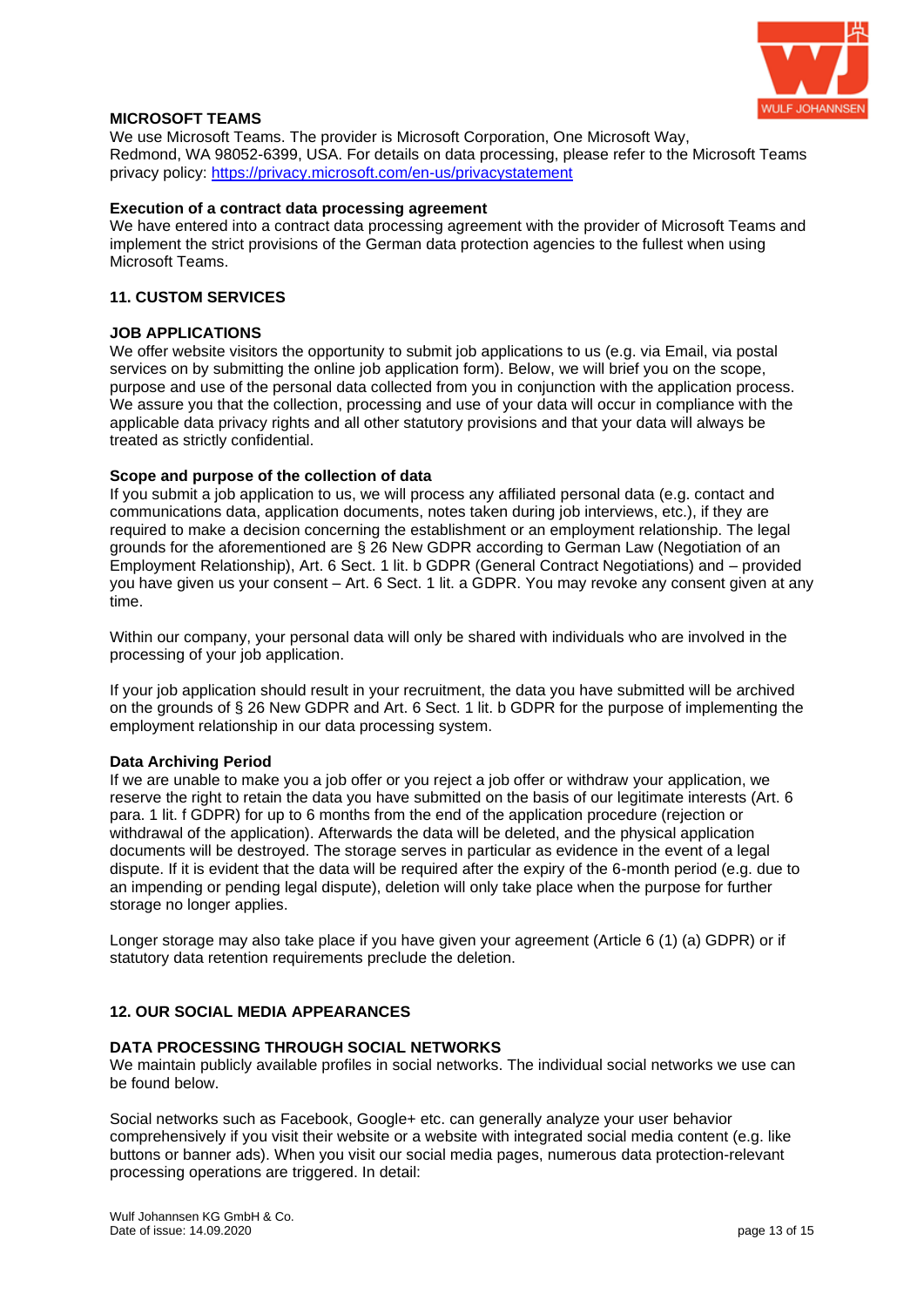

If you are logged in to your social media account and visit our social media page, the operator of the social media portal can assign this visit to your user account. Under certain circumstances, your personal data may also be recorded if you are not logged in or do not have an account with the respective social media portal. In this case, this data is collected, for example, via cookies stored on your device or by recording your IP address.

Using the data collected in this way, the operators of the social media portals can create user profiles in which their preferences and interests are stored. This way you can see interest-based advertising inside and outside of your social media presence. If you have an account with the social network, interest-based advertising can be displayed on any device you are logged in to or have logged in to.

Please also note that we cannot retrace all processing operations on the social media portals. Depending on the provider, additional processing operations may therefore be carried out by the operators of the social media portals. Details can be found in the terms of use and privacy policy of the respective social media portals.

#### **Legal basis**

Our social media appearances should ensure the widest possible presence on the Internet. This is a legitimate interest within the meaning of Art. 6 (1) lit. f GDPR. The analysis processes initiated by the social networks may be based on divergent legal bases to be specified by the operators of the social networks (e.g. consent within the meaning of Art. 6 (1) (a) GDPR).

### **Responsibility and assertion of rights**

If you visit one of our social media sites (e.g., Facebook), we, together with the operator of the social media platform, are responsible for the data processing operations triggered during this visit. You can in principle protect your rights (information, correction, deletion, limitation of processing, data portability and complaint) vis-à-vis us as well as vis-à-vis the operator of the respective social media portal (e.g. Facebook).

Please note that despite the shared responsibility with the social media portal operators, we do not have full influence on the data processing operations of the social media portals. Our options are determined by the company policy of the respective provider.

#### **Storage time**

The data collected directly from us via the social media presence will be deleted from our systems as soon as the purpose for their storage lapses, you ask us to delete it, you revoke your consent to the storage or the purpose for the data storage lapses. Stored cookies remain on your device until you delete them. Mandatory statutory provisions - in particular, retention periods - remain unaffected.

We have no control over the storage duration of your data that are stored by the social network operators for their own purposes. For details, please contact the social network operators directly (e.g. in their privacy policy, see below).

### **13. INDIVIDUAL SOCIAL NETWORKS**

#### **Facebook**

We have a profile on Facebook. The provider of this service is Facebook Ireland Limited, 4 Grand Canal Square, Dublin 2, Ireland. According to Facebook's statement the collected data will also be transferred to the USA and to other third-party countries.

We have signed an agreement with Facebook on shared responsibility for the processing of data (Controller Addendum). This agreement determines which data processing operations we or Facebook are responsible for when you visit our Facebook Fanpage. This agreement can be viewed at the following

link: [https://www.facebook.com/legal/terms/page\\_controller\\_addendum](https://www.facebook.com/legal/terms/page_controller_addendum)

**You can customize your advertising settings independently in your user account. Click on the following link and log in**:<https://www.facebook.com/settings?tab=ads>

Details can be found in the Facebook privacy policy:<https://www.facebook.com/about/privacy/>